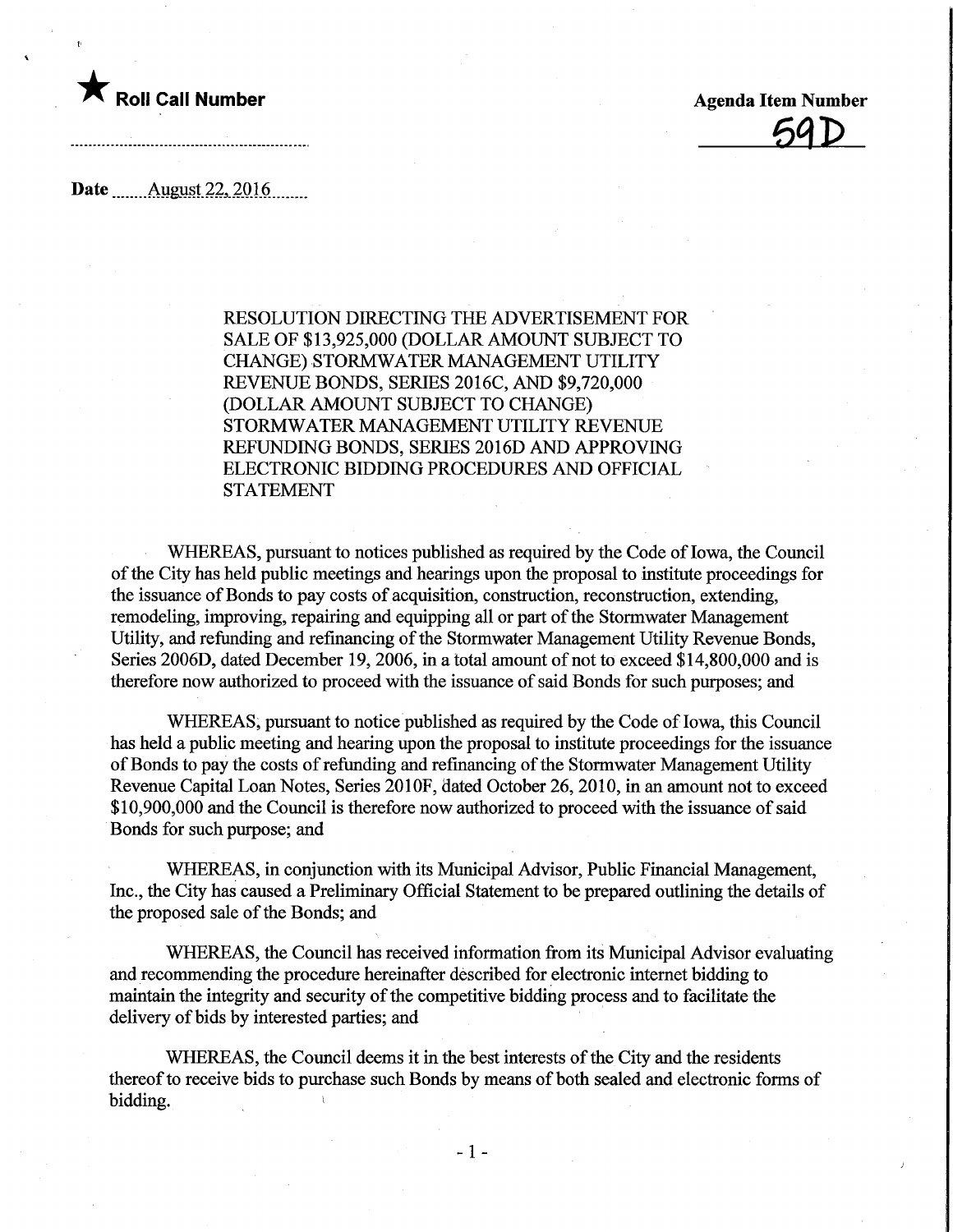## $\bigstar$  Roll Call Number  $\qquad$  Agenda Item Number

Date August  $22,2016$ 

### NOW, THEREFORE, BE IT RESOLVED BY THE CITY COUNCIL OF THE CITY OF DES MOINES, STATE OF IOWA:

Section 1. That the receipt of electronic bids through the PARITY® Competitive Bidding System described in the Notice of Sale and Official Statement are hereby found and determined to provide reasonable security and to maintain the integrity of the competitive bidding process, and to facilitate the delivery of bids for each Series by interested parties in connection with the offering at public sale.

Section 2. That the \$13,925,000 (dollar amount subject to change) Stormwater Management Utility Revenue Bonds, Series 2016C and \$9,720,000 (dollar amount subject to change) Stormwater Management Utility Revenue Refunding Bonds, Series 2016D to be issued as referred to in the preamble of this Resolution, to be dated the date of delivery, be offered for sale pursuant to the published advertisement.

Section 3. That the preliminary Official Statement in the form presented to this meeting be and the same hereby is approved as to form and deemed final for purposes of Rule 15c2-12 of the Securities and Exchange Commission, subject to such revisions, corrections or modifications as the Finance Director, upon the advice of bond counsel and the City's Municipal Advisor, shall determine to be appropriate, and is authorized to be distributed in connection with the offering of the Bonds for sale.

Section 4. That the Clerk is hereby directed to publish notice of sale of the Bonds at least once, the last one of which shall be not less than four clear days nor more than twenty days before the date of the sale. Publication shall be made in the "Des Moines Register", a legal newspaper, printed wholly in the English language, published within the county in which the Bonds are to be offered for sale or an adjacent county. The notice is given pursuant to Chapter 75 of the Code of Iowa, and shall state that this Council, on the 31st day of August, 2016, at 4:00 P.M., will hold a meeting to receive and act upon bids for each Series of said Bonds, which bids were previously received and opened by City Officials at 10:00 A.M. on said date. The notice shall be in substantially the following form:

-2-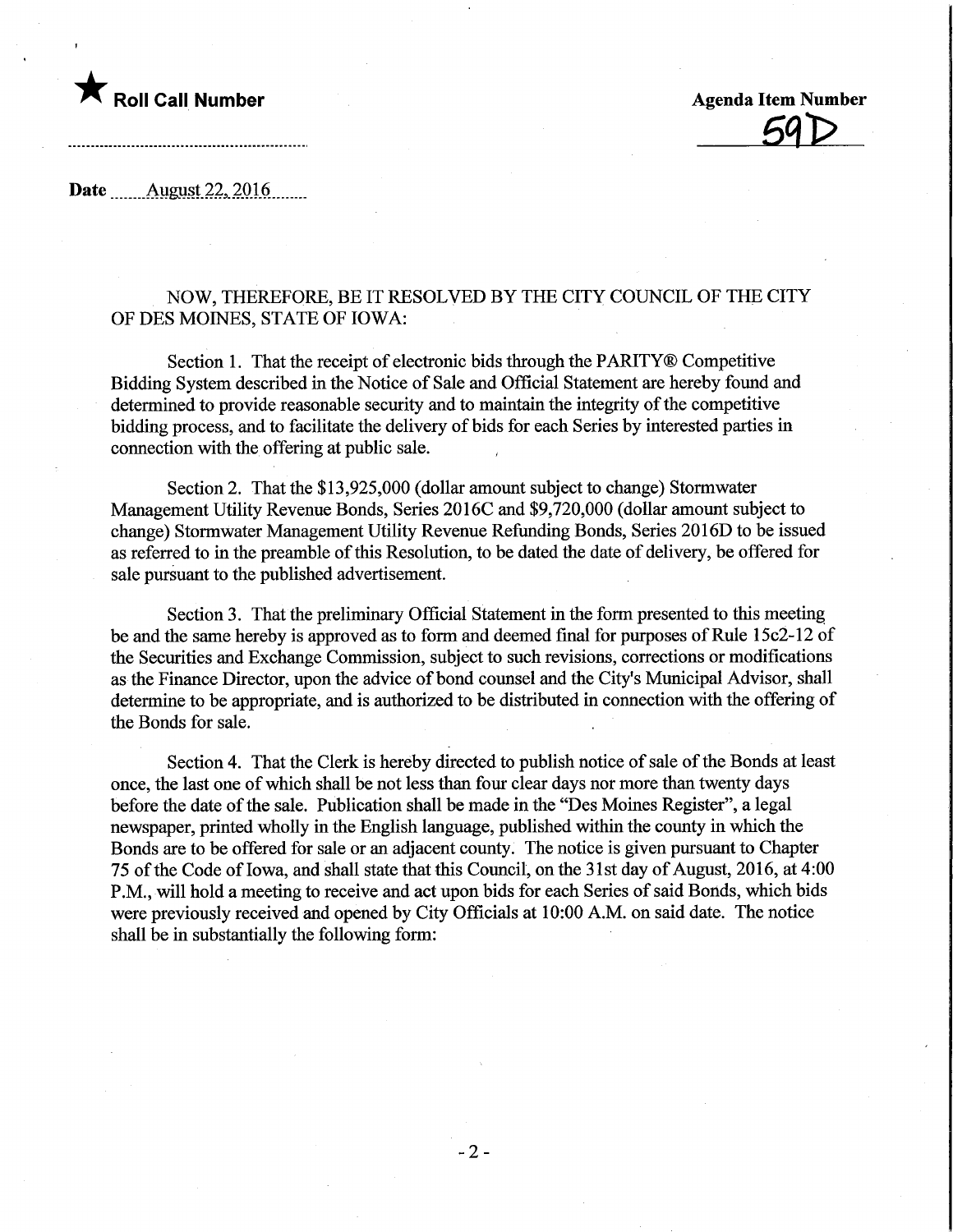

59D

Date........ August.22,.2016.

#### (To be published on or before August 26, 2016)

### NOTICE OF BOND SALE

Time and Place of Sealed Bids: Bids for the sale of Bonds of the City of Des Moines, State of Iowa, hereafter described, must be received at the office of the Finance Director, 400 East Court Avenue, Des Moines, Iowa (the "Issuer") before 10:00 A.M., on the 31st day of August, 2016. The bids will then be publicly opened and referred for action to the meeting of the City Council in conformity with the TERMS OF OFFERING.

The Bonds: The Bonds to be offered are the following:

STORMWATER MANAGEMENT UTILITY REVENUE BONDS, SERIES 2016C, inthe amount of \$13,925,000\*, to be dated September 27, 2016

and

STORMWATER MANAGEMENT UTILITY REVENUE REFUNDING BONDS, SERIES 2016D, in the amount of \$9,720,000\* to be dated September 27,2016

(each of such series being referred to herein as the "Bonds")

\* Subject to principal adjustment pursuant to official Terms of Offering.

Manner of Bidding: Open bids will not be received. Bids will be received for each Series in any of the following methods:

- Sealed Bidding: Sealed bids may be submitted and will be received at the office of the Finance Director, City Administration Building, 400 East Court Avenue, Des Moines, Iowa.
- Electronic Internet Bidding: Electronic internet bids will be received at the office of the Finance Director, City Administration Building 400 East Court Avenue, Des Moines, Iowa. The bids must be submitted through the PARITY® competitive bidding system.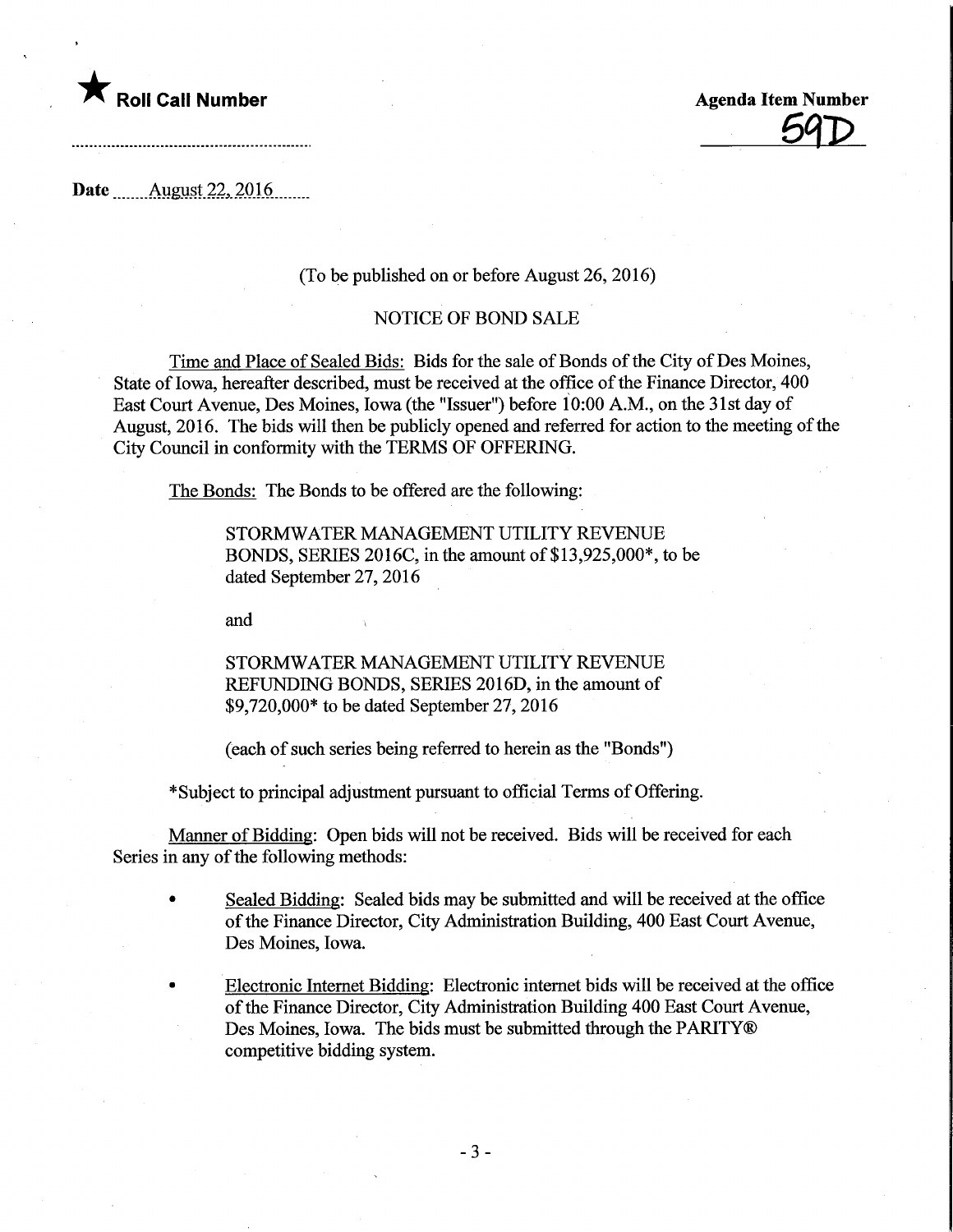# **Agenda Item Number Agenda Item Number** Agenda Item Number

<u>59D</u>

Date ........August.22,.2016.

Consideration of Bids: After the time for receipt of bids has passed, the close of sealed bids for each Series will be announced. Sealed bids will then be publicly opened and announced. Finally, electronic internet bids will be accessed and announced.

Sale and Award: The sale and award of each Series of the Bonds will be held at the Council Chambers, Municipal Services Building, 1551 E. MLK Jr. Parkway, Des Moines, Iowa at a meeting of the City Council on the above date at 4:00 P.M.

Official Statement: The Issuer has issued an Official Statement of information pertaining to the Bonds to be offered, including a statement of the Terms of Offering and an Official Bid Form, which is incorporated by reference as a part of this notice. The Official Statement may be obtained by request addressed to the City Clerk, 400 East Court Avenue, Des Moines, Iowa 50309 or the Issuer's Municipal Advisor, Public Financial Management, Inc., 801 Grand Avenue, Suite 3300, Des Moines, Iowa, 50309, Telephone: 515-243-2600.

Terms of Offering: All bids shall be in conformity with and the sale shall be in accord with the Terms of Offering as set forth in the Official Statement.

Legal Opinion: The Bonds will be sold subject to the opinion of Ahlers  $\&$  Cooney, P.C., Attorneys of Des Moines, Iowa, as to the legality and their opinion will be furnished together with the printed Bonds without cost to the purchaser and all bids will be so conditioned. Except to the extent necessary to issue their opinion as to the legality of the Bonds, the attorneys will not examine or review or express any opinion with respect to the accuracy or completeness of documents, materials or statements made or furnished in connection with the sale, issuance or marketing of the Bonds.

Rights Reserved: The right is reserved to reject any or all bids, and to waive any irregularities as deemed to be in the best interests of the public.

By order of the City Council of the City of Des Moines, State of Iowa.

City Clerk, City of Des Moines, State of Iowa

(End of Notice)